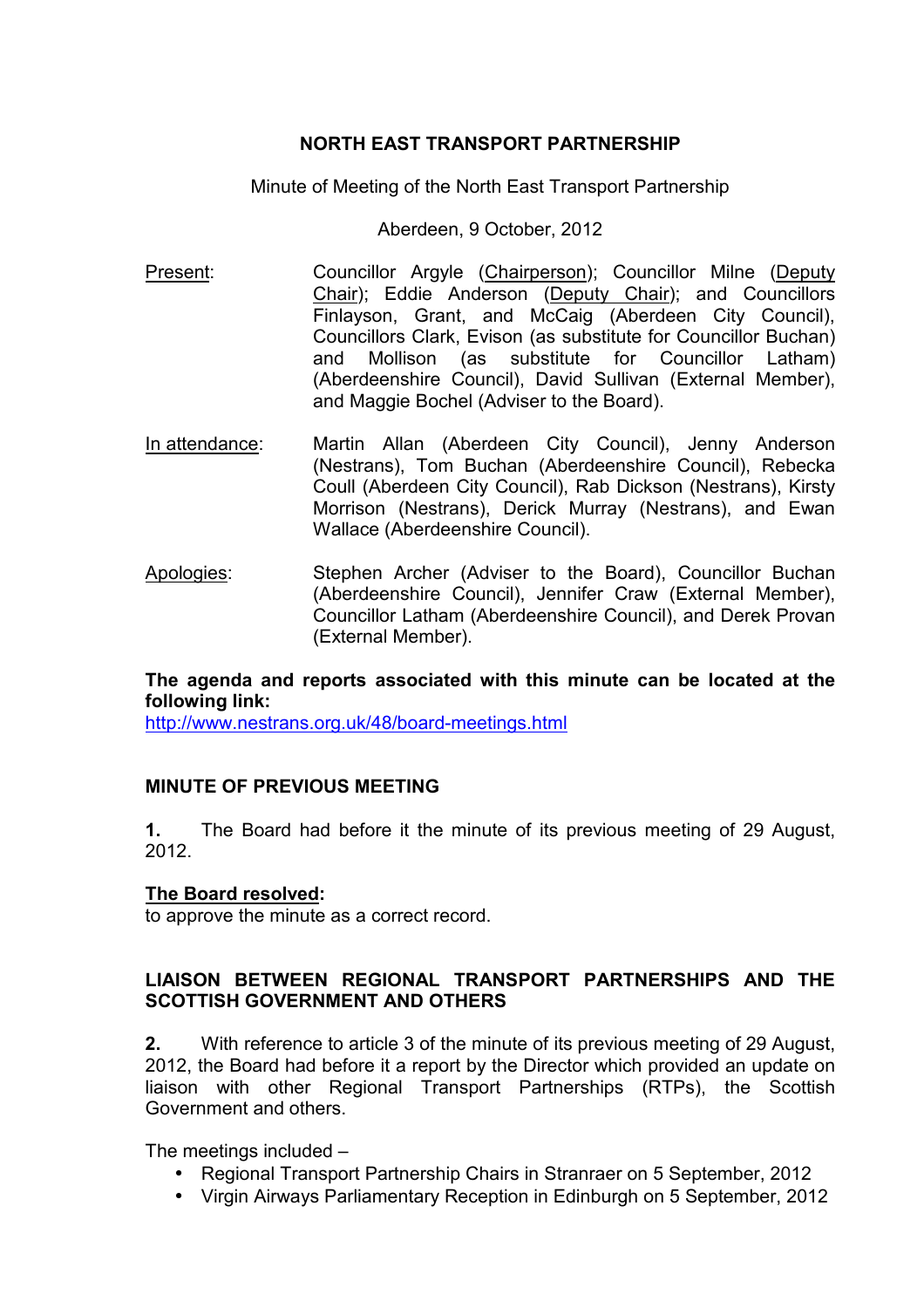- Aberdeen City and Shire Economic Forum (ACSEF) in Aberdeen on 7 September, 2012
- ACSEF/ Nestrans/ Hitrans Westminster Reception on 12 September, 2012
- Transport Scotland High Speed Rail Seminar in Glasgow on 17 September, 2012
- Scottish Council for Development and Industry (SCDI) dinner with Transport Minister in Aberdeen on 19 September, 2012
- Nestrans/ Hitrans meeting with Civil Aviation Authority in London on 20 September, 2012
- ACSEF Holyrood Reception on 2 October, 2012
- Regional Transport Partnership Lead Officers' meeting in Perth on 3 October, 2012.

The Director provided a verbal update on matters including (1) the Gatwick pricing structure, (2) high speed rail links and its impact on the North East of Scotland, and (3) the third Heathrow runway and other potential options in this regard.

### **The Board resolved:**

- (i) to note progress on liaison arrangements with other Regional Transport Partnerships, the Scottish Government, and others; and
- (ii) to note the arrangements for future meetings as detailed within the report.

# **STRATEGIC TRANSPORT FUND**

**3.** With reference to article 12 of the minute of its meeting of 18 April, 2012 the Board had before it a report by the Director which updated members on the implementation of the Strategic Transport Fund since the adoption of the guidance "Delivering Identified Projects through a Strategic Transport Fund", and sought approval for the Chair and Vice Chair (Councillor Milne) to be named as Proper Officers so they could sign Section 75 agreements relating to the Strategic Transport Fund in the absence of the Director.

A supplementary paper was circulated to members which presented a draft prioritisation of culminative transport interventions for the Strategic Transport Fund, categorised into short, medium and long term projects.

The Board was advised that further legal advice had been sought prior to the meeting as to whether it was appropriate that further Proper Officers be appointed, and the advice of the Head of Legal and Democratic Services (Aberdeen City Council) was that the Board should authorise the Director to delegate the authority to an appropriate officer of Nestrans to sign agreements in his absence, or when required.

### **The report recommended –**

that the Board –

- (a) notes the updates as contained within the report;
- (b) agrees the proposed timescale for prioritisation;
- (c) notes the proposed timescale for the Strategic Development Planning Authority to carry out a review and update of the supplementary guidance; and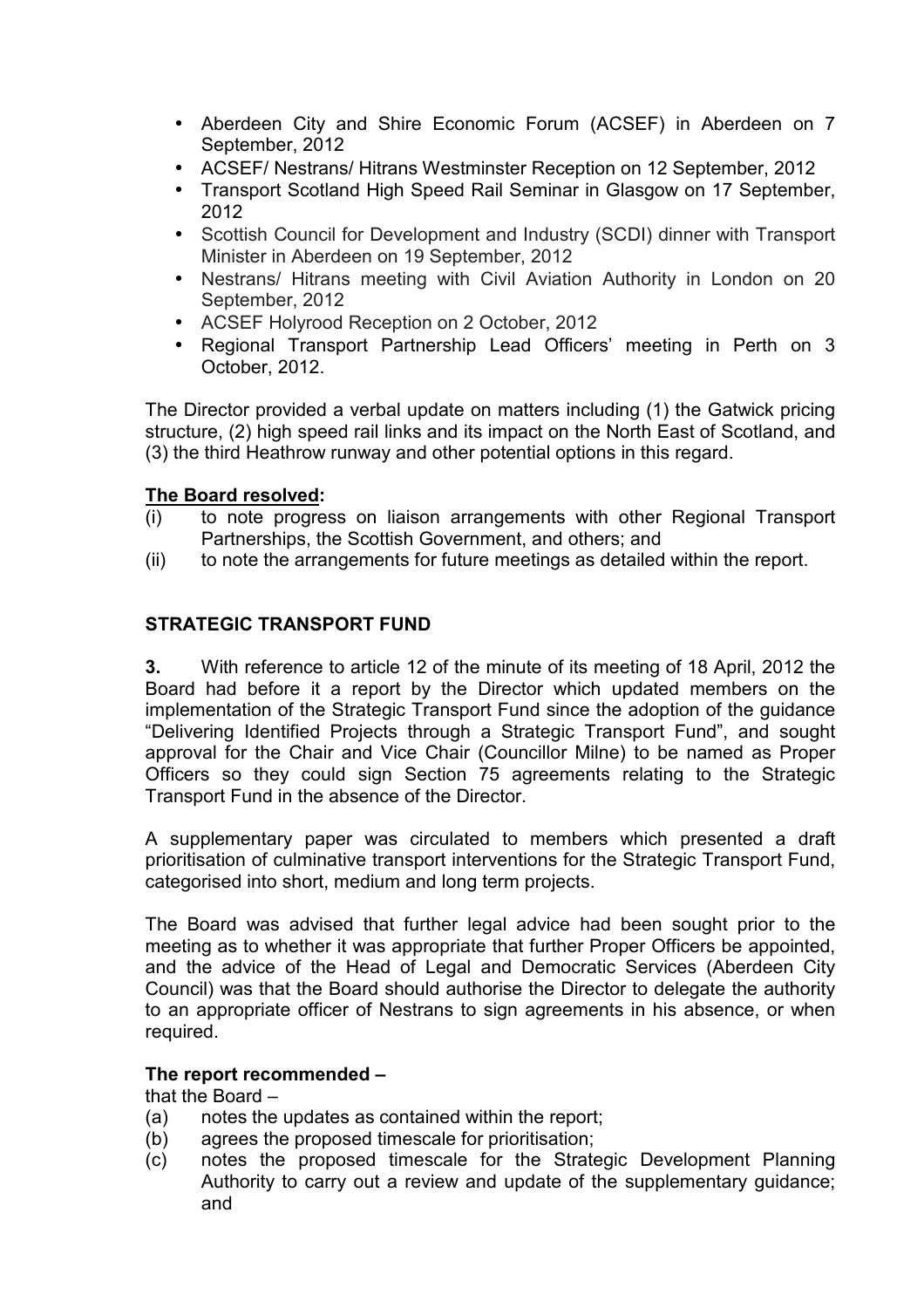(d) agrees the appointment of the Chair and Vice Chair (Councillor Milne) as Proper Officers, able to sign Section 75 agreements for the Strategic Transport Fund on behalf of Nestrans.

# **The Board resolved:**

- (i) to approve recommendations  $(a) (c)$ ;
- (ii) to instruct the Director to consult relevant parties on the draft prioritisation of cumulative transport interventions for the Strategic Transport Fund document; and
- (ii) to delegate power to the Director (as Proper Officer) to authorise appropriate officer of Nestrans to sign agreements in his absence, or when required.

# **A90 LAURENCEKIRK JUNCTION**

**4.** The Board had before it a report by the Director which presented a draft report on work undertaken by Nestrans in relation to the Laurencekirk Junctions with the A90 trunk road.

### **The Board resolved:**

- (i) to commend and approve the draft A90 Laurencekirk Junctions report for publication on the Nestrans website; and
- (ii) to instruct officers to submit the report to Transport Scotland and urge that further consideration be given to the construction of grade separated junctions on the A90 at Laurencekirk.

# **PROGRESS REPORT**

**5.** With reference to article 5 of the minute of its previous meeting of 29 August, 2012, the Board had before it a progress chart summarising the work in the three sub strategies of the Regional Transport Strategy as at 1 October, 2012.

### **The Board resolved:**

to note the content of the progress chart.

# **PUBLICATIONS AND CONSULTATIONS**

**6.** With reference to article 6 of the minute of its previous meeting of 29 August, 2012, the Board had before it a report by the Director which summarised and advised on a number of different publications and consultations as follows and sought approval of draft responses as appropriate –

- Aviation Policy Consultation
- Aberdeen Harbour Board "A Case for Growth"
- Drink/ Drive Limit Consultation
- National Planning Framework 3

The Board noted that the response to the Draft Aviation Policy would be completed further to a consultation meeting with the Department of Transport on 12 October, 2012, and sent to all Members.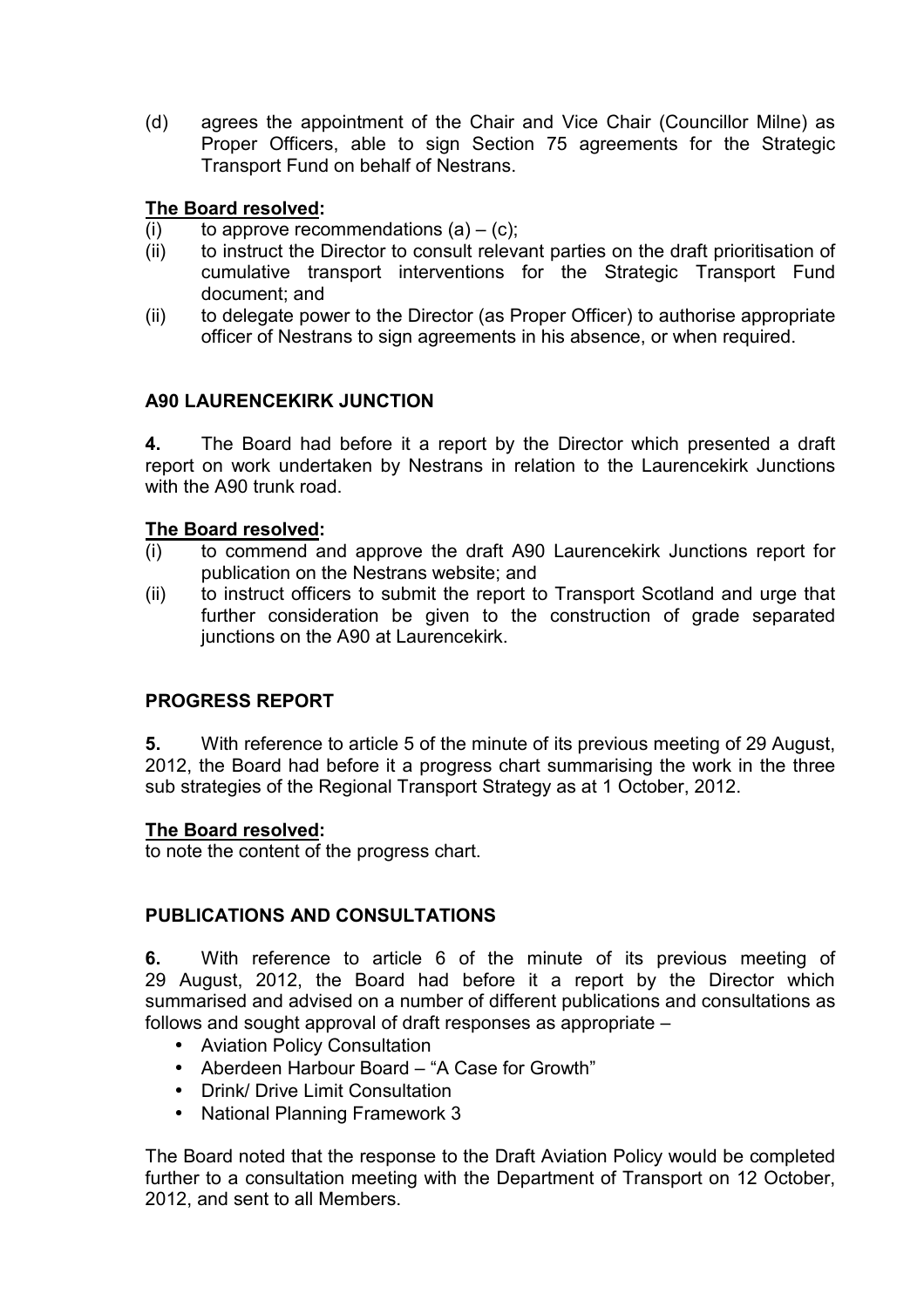## **The Board resolved:**

- (i) to note the report and the documents referred to above, and to endorse the comments as Nestrans' response to the Drink/ Drive consultation and Aberdeen Harbour's "Case for Growth"; and
- (ii) to note that a joint workshop on the National Planning Framework 3 with Nestrans, the Strategic Development Planning Authority and the Scottish Government had been scheduled for 9 November, 2012.

## **NORTH EAST TRANSPORT CONSULTATIVE FORUM**

**7.** The Board had before it a report by the Director which proposed a date for a future meeting of the North East Transport Consultative Forum.

### **The Board resolved:**

- (i) to agree that the North East Transport Consultative Forum will meet on Tuesday 30 October, 2012 at 5.30pm; and
- (ii) to agree that this meeting be utilised as an opportunity to garner views on the refresh of the Regional Transport Strategy and the consultation questions and changes proposed in the main issues report.

### **BUDGET MATTERS**

**8.** With reference to article 8 of the minute its previous meeting of 29 August, 2012, the Board had before it a report by the Treasurer which provided an update on spend and programming of the Partnership's 2012/13 budget and forecast outturn in this regard. The report also provided details of the recently published budget proposals of the Scottish Government.

The Board noted that income had been received towards the Strategic Transport Fund, and that the money would be retained in the Fund in the balance sheet and would not be shown as income in the accounts until work associated with the Strategic Transport Fund commenced. Mr Buchan advised the Board that he would report back to the next meeting on the most appropriate way to report this income.

### **The Board resolved:**

- (i) to note the monitoring position and forecast; and
- (ii) to note the draft budget information from the Scottish Government.

### **INFORMATION BULLETIN**

**9.** With reference to article 9 of the minute of its previous meeting of 29 Augsut 2012, the Board had before it a report by the Director which provided information and updates for the Board on a number of matters not requiring a decision as follows –

- December, 2012 rail timetable
- A947 Parkhill Banff route study report
- Nestrans' press releases
- European Mobility Week
- Liftshare success.